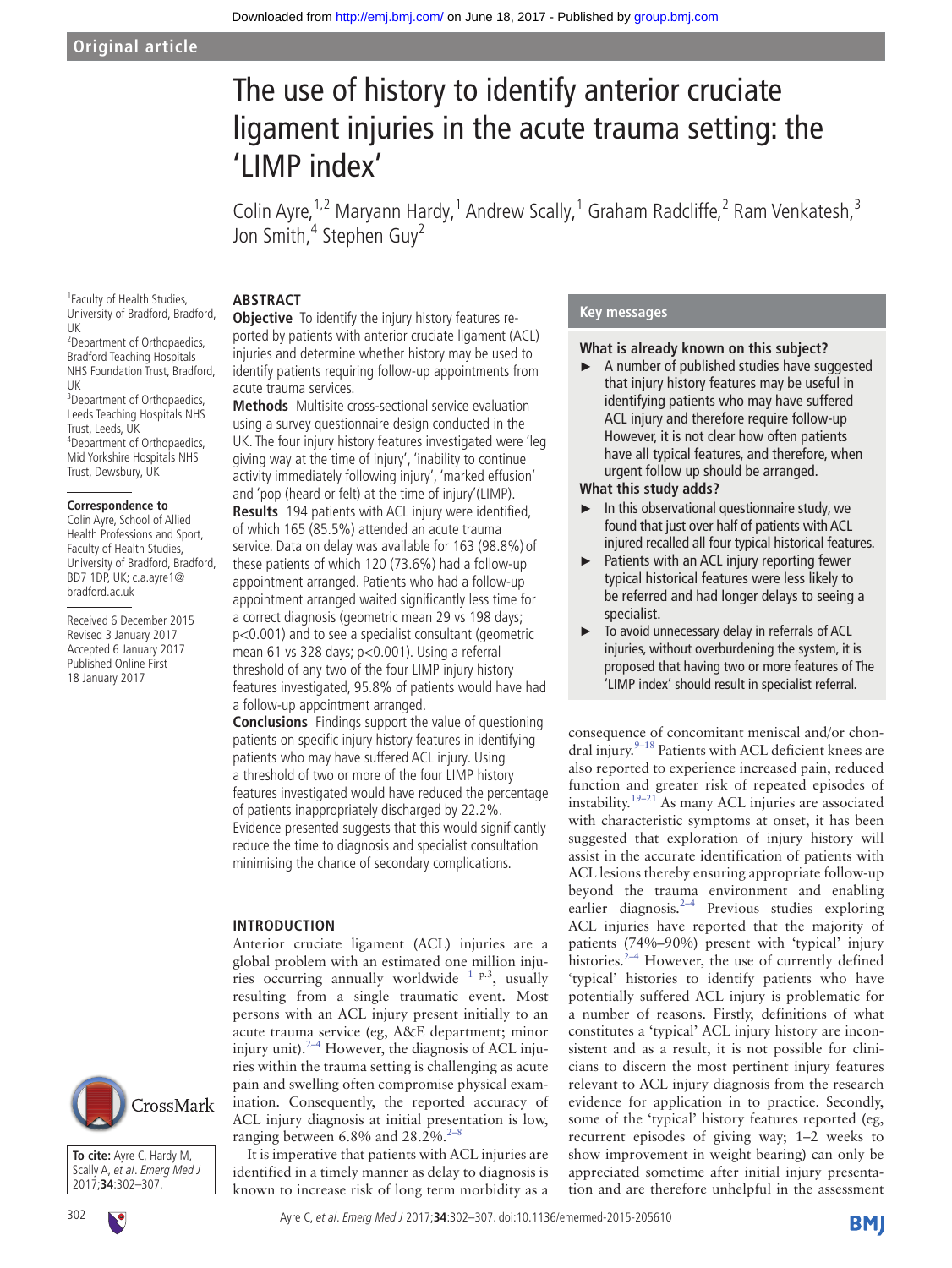of patients presenting acutely. Thirdly, it is evident that a substantial proportion of patients do not report the full complement of features that represent a 'typical' injury history based on those currently defined.

Despite the problems and inconsistencies in the reporting of injury history, four injury features appear to be frequently reported in the literature by patients who have suffered an ACL injury: leg giving way at time of injury; inability to continue activity immediately following injury; acute swelling (effusion) and hearing or feeling a 'pop' at time of injury.<sup>[7](#page-5-2)</sup> In combination, these features may be considered to constitute a 'typical' injury history. However, no identified study has evaluated whether the presence of these features could be used to inform clinical decision making and follow-up referral pathways and whether their incorporation into the assessment of ACL injury will reduce the inappropriate discharge of patients at high risk of ACL injury.

This paper, based on the findings of a multi-centre survey, examines these four key injury history features and reports the number and type of features reported by patients diagnosed with ACL injury. The potential impact of using these history features to improve follow-up rates and reduce time to diagnosis and specialist consultation is also explored.

#### **Methods**

#### **Study design**

Multisite cross-sectional service evaluation using a survey questionnaire design.

#### **Subjects**

Patients with ACL injuries were prospectively identified and recruited via eight orthopaedic specialist-led knee clinics in five NHS Hospital Trusts located within the West Yorkshire and North Lincolnshire regions of the UK. A 'specialist' was defined as 'a person highly trained in a particular branch of medicine', $22$ in this case the management, including surgery, of the ACL deficient knee. Patients were eligible for inclusion in the study if they had attended a specialist led knee clinic and had been diagnosed with a primary ACL injury through clinical examination, MRI scan or arthroscopy. The inclusion of patients diagnosed through specialist clinical examination was justified as evidence suggests that diagnostic accuracy is comparable to MRI.<sup>23</sup> Patients were excluded if they had a multiple ligament injury, a prior history of ACL injury with attendance at a clinic run by an orthopaedic soft tissue knee specialist or if they had undergone ACL reconstructive surgery. Study approval was gained through research and development or clinical governance frameworks at each of the participating hospital trusts and from the humanities, social sciences and health studies research ethics panel at the University of Bradford (ref: EC1554).

#### **Questionnaire**

The structured questionnaire contained a series of closed questions and was informed by published literature detailing the causes of delayed diagnosis of ACL injuries and common clinical features. The survey was evaluated for construct and content by three orthopaedic specialists and piloted on 20 patients within a single hospital site (Bradford Royal Infirmary) to assure comprehension and response consistency. Based on feedback, minor phrasing revisions were made.

The final questionnaire explored patient demographics and the four key injury history features identified: leg giving way (knee going out of place); inability to continue activity immediately following injury; marked swelling (effusion) within six hours and pop (heard or felt). Based on an acronym, we refer to these features as the 'LIMP index'. Questions on the date of initial injury, diagnosis and specialist clinic attendance were included as were details of first presentation for medical attention. Where the patient had first attended an A&E or minor injury unit, details on whether the ACL injury was correctly diagnosed at initial attendance and follow-up appointment arrangements were also explored.

# **Data collection and handling**

Data collection took place between April 2013 and September 2014. Questionnaires were completed via a face-to-face interview during the clinic appointment by the attendant health professional within the specialist clinic. To promote consistency in data collection, all clinical sites were visited prior to study commencement to explain the purpose of the research, provide written instructions and answer any questions concerning the study. Medical records were also available at the time of questionnaire completion to minimise patient recall bias (eg, recalling exact date of injury or hospital attendance history). Data from the completed questionnaires were entered into a spreadsheet (Microsoft Excel 2010; Redmond, Washington, USA) and double checked for accuracy at a later date. Delay to diagnosis was recorded as time in days from initial injury to the patient receiving a diagnosis of ACL injury and delay to specialist consultation as the number of days from the date of initial injury to the date of specialist clinic attendance. Where reported dates were inexact, midpoint rules<sup>24 25</sup> were applied to estimate the actual date for purpose of analysis. Specifically, where the month was supplied but not an exact date, the mid date of the month was used. If the date was reported as 'early' or 'late' within a given month, the first or last date of the month was used respectively. In order to allow investigation of the impact of this choice on conclusions drawn from the model, a sensitivity analysis was undertaken with 'early' taken as the 7th of the month and 'late' as the 22nd of the month.

#### **Analysis**

Descriptive statistics were used to summarise demographic information, the number and percentage of patients attending acute trauma services, injury characteristics and reported history features.

Normality of data relating to time to diagnosis and specialist consultation was assessed through visual inspection of histograms and similarity of variance was assessed through comparison of standard deviations. Where conditions for parametric testing were not satisfied, log transformation was performed and the normality of data and standard deviations reassessed. Prior to undertaking log transformation all values of 0 days were revalued as 0.5 to ensure that data were not lost.

An independent samples t-test was undertaken where conditions for parametric analysis were met and the Mann-Whitney test where not. Statistical analysis was undertaken using Stata Statistical Software: Release 14 (StataCorp, College Station, Texas). Statistical significance was set at  $\alpha$ =0.05.

#### **Results**

A total of 194 completed questionnaires were returned and included in the analysis. The flow of patients and analysis undertaken are presented in [figure](#page-2-0) 1. No patient meeting the eligibility criteria and approached to participate refused to take part in the study. The mean (SD) age of patients enrolled in the study was 29 (9.3) years. Patient demographic and injury characteristics are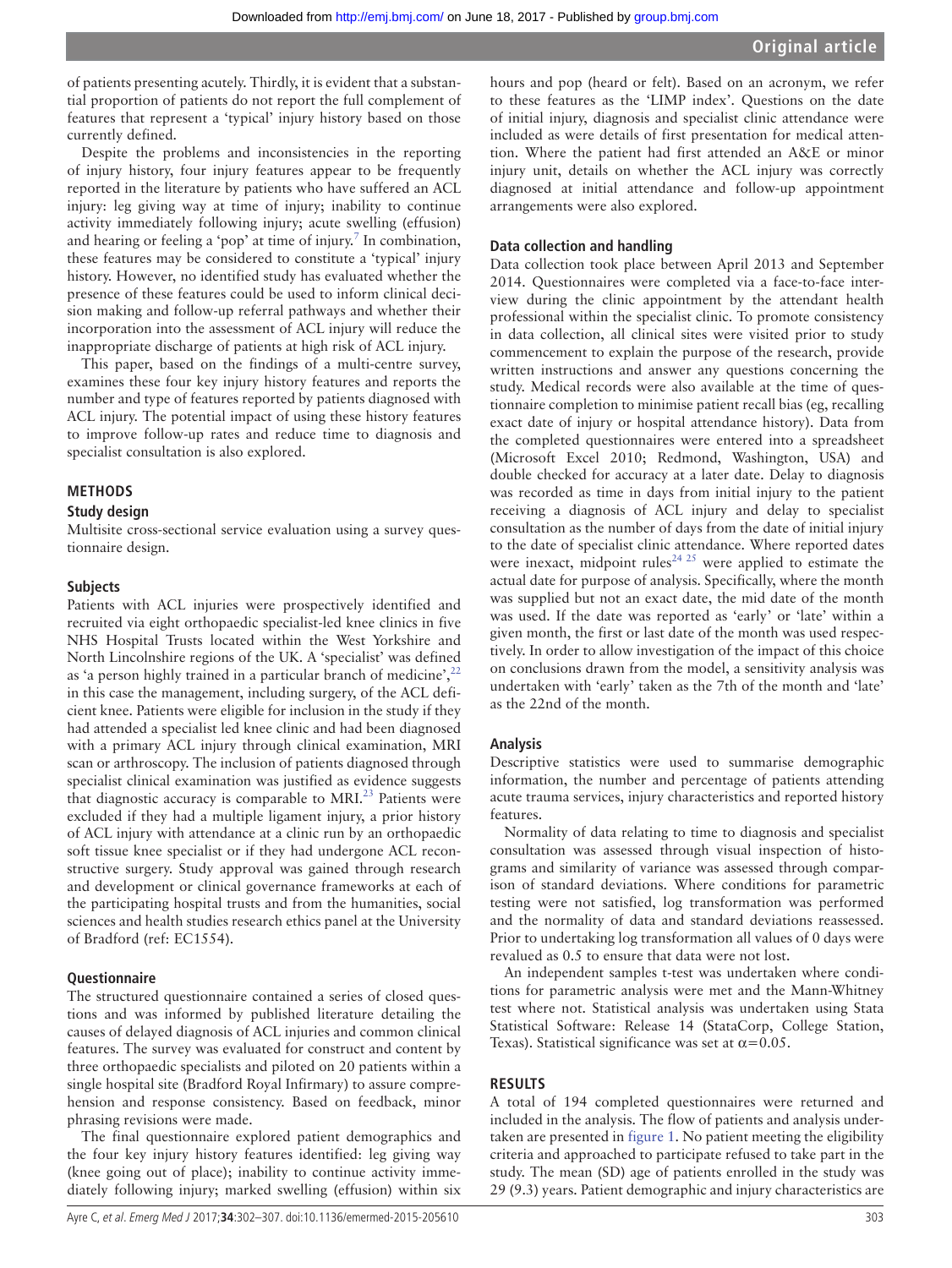**Original article**



<span id="page-2-0"></span>**Figure 1** Flow chart of study patients and undertaken analysis.

presented in [table](#page-2-1) 1 and details on the reported injury history features shown in [table](#page-2-2) 2. The number of records available for analysis is reported to indicate where responses were missing from returned questionnaires.

The majority of patients (n=111/192; 57.8%) reported the presence of all four history features at the time of injury. The total number of history features reported by patients at the time of injury is indicated in [table](#page-2-3) 3. Two records were excluded from the analysis due to incomplete LIMP data. The results presented reveal that 95.8% of patients would have

<span id="page-2-1"></span>

| <b>Table 1</b> Patient demographic and injury characteristics $(n=194)$                                              |                                                                       |
|----------------------------------------------------------------------------------------------------------------------|-----------------------------------------------------------------------|
| Demographic/injury characteristics                                                                                   | Number (%)                                                            |
| Sex<br>Male                                                                                                          | 157 (80.1)                                                            |
| Female                                                                                                               | 37 (19.9)                                                             |
| Specific incident or injury recalled<br>Yes<br>N٥                                                                    | 193 (99.5)<br>1(0.5)                                                  |
| Injury type<br>Contact<br>Non-contact<br>Not sure/ not applicable                                                    | 60(31.1)<br>132 (68.0)<br>2(1.0)                                      |
| Activity at time of injury<br>Sporting<br>Football<br>Rugby<br>Skiing<br>Other sporting<br>Non sporting<br>No recall | 114 (58.8)<br>23 (11.9)<br>12(6.2)<br>24 (12.4)<br>20(10.3)<br>1(0.5) |

<span id="page-2-2"></span>**Table 2** Injury history features in patients with anterior cruciate ligament injury (n=194)

| Injury history feature<br>(number of records available for analysis) | Number (%) |  |
|----------------------------------------------------------------------|------------|--|
|                                                                      |            |  |
| Giving way at time of injury ( $n=193$ )                             |            |  |
| Yes                                                                  | 172 (89.1) |  |
| <b>No</b>                                                            | 15(7.8)    |  |
| Not sure                                                             | 6(3.1)     |  |
| Heard/felt pop at the time of injury ( $n=193$ )                     |            |  |
| Yes                                                                  | 141 (73.1) |  |
| No                                                                   | 37 (19.2)  |  |
| Not sure                                                             | 15 (7.8)   |  |
| Able to continue activity immediately (n=194)                        |            |  |
| Yes                                                                  | 14 (7.2)   |  |
| <b>No</b>                                                            | 175 (90.2) |  |
| Not applicable                                                       | 5(2.6)     |  |
| Swelling within 6 hours ( $n=192$ )                                  |            |  |
| Yes                                                                  | 165 (85.9) |  |
| No                                                                   | 27 (14.1)  |  |

been identified using a threshold of at least two of the four 'LIMP index' features.

In total 165 patients (n=165/194; 85.1%) attended an  $A&E$ or minor injury unit at some point following their injury, of which 150 patients (n=150/194; 77.3%) presented initially to an acute trauma service. Only 19 patients attending an acute trauma service (n=19/150; 12.7%) were correctly diagnosed with an ACL injury on initial attendance and assessment.

Complete information on delay to diagnosis and specialist consultation was available for  $163$  (n= $163/165$ ; 98.8%) patients who had attended an A&E or minor injury unit. Of these, 120 patients (n=120/163; 73.6%) were referred for a follow-up appointment. Patients who were not referred for a follow-up appointment reported statistically significantly  $(p=0.003)$  fewer LIMP features associated with ACL injury (median=3; IQR 3–4) than those where a follow-up appointment was arranged (median=4; IQR 3–4) [\(figure](#page-3-0) 2).

Data on delay to diagnosis and specialist consultation were strongly positively skewed and therefore log transformation was undertaken following which conditions for undertaking parametric analysis were satisfied.

Patients who had a follow-up appointment had significantly less delay to diagnosis and specialist consultation than those who did not ([table](#page-3-1) 4; figures [3 and 4\)](#page-3-2). The geometric mean delay in time to diagnosis for patients not referred for follow-up is 6.8 times longer than where follow-up was arranged (95% CI 3.5to 13.3; p<0.001). The geometric mean time delay to specialist consultation for patients not referred for follow-up is 5.3 times longer than where follow-up was arranged (95% CI 3.2to 8.9;

<span id="page-2-3"></span>

| <b>Table 3</b> Number of LIMP injury history features reported by each<br>patient (n=192) |            |                       |  |
|-------------------------------------------------------------------------------------------|------------|-----------------------|--|
| Number of LIMP injury features*<br>reported                                               | Number (%) | Cumulative percentage |  |
| $\overline{4}$                                                                            | 111 (57.8) | 57.8                  |  |
| 3                                                                                         | 50(26.0)   | 83.9                  |  |
| $\overline{\phantom{0}}$                                                                  | 23(12.0)   | 95.8                  |  |
|                                                                                           | 7(3.6)     | 99.5                  |  |
| $\Omega$                                                                                  | 1(0.5)     | 100                   |  |

\*LIMP injury features (leg giving way, inability to continue activity immediately after injury, marked effusion within 6 hours, pop).

304 Ayre C, et al. Emerg Med J 2017;**34**:302–307. doi:10.1136/emermed-2015-205610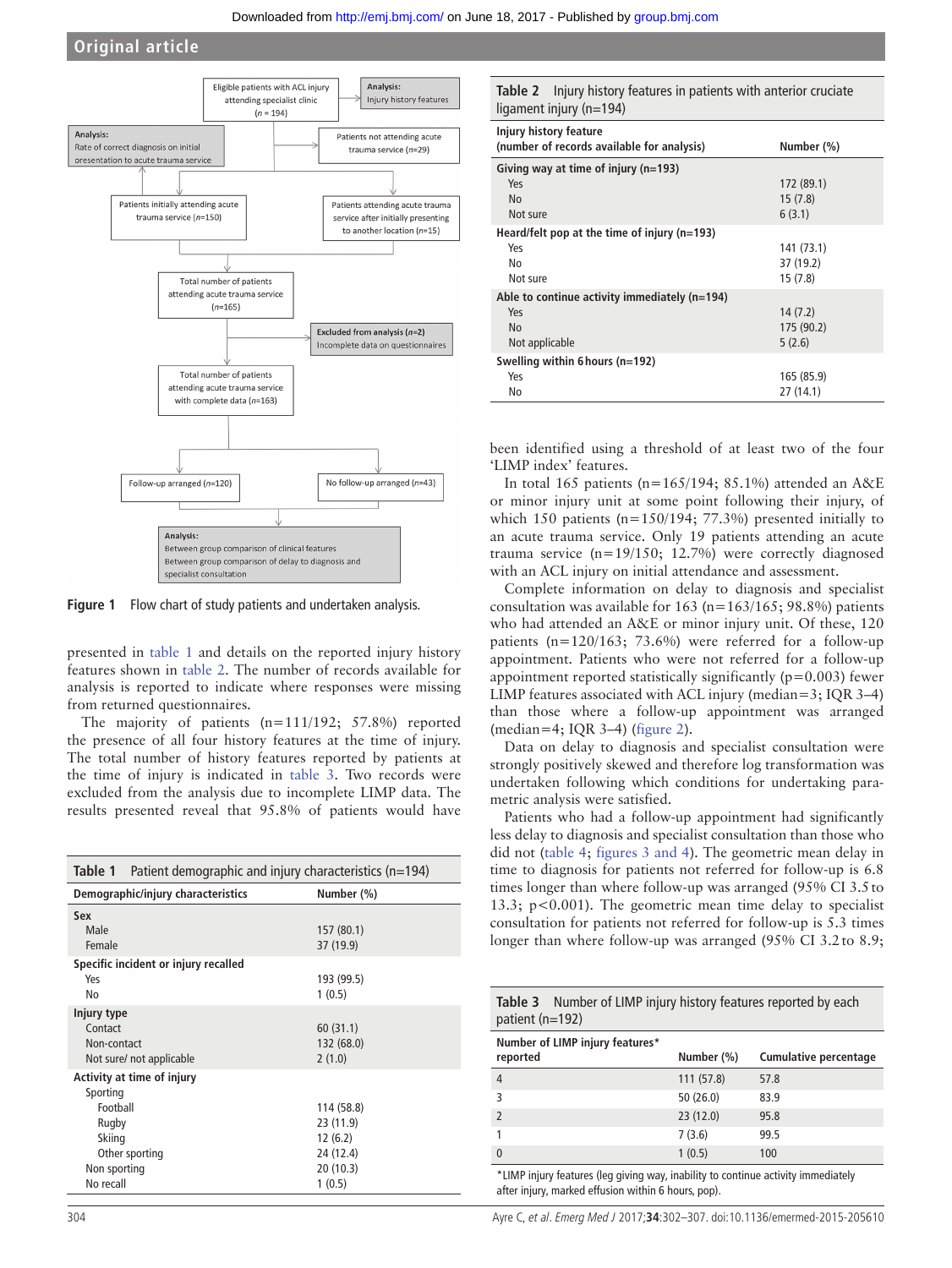Downloaded from<http://emj.bmj.com/>on June 18, 2017 - Published by [group.bmj.com](http://group.bmj.com)



<span id="page-3-0"></span>**Figure 2** Percentage of patients with ACL injury reporting 0 to 4 LIMP injury features\* based on whether follow-up appointment arranged (n=163). \*LIMP injury features (leg giving way, inability to continue activity immediately after injury, marked effusion within 6 hours, pop). ACL, anterior cruciate ligament.

p<0.001). When patients diagnosed with an ACL injury at initial assessment were removed from analysis, between group differences in time to diagnosis and time to see a specialist remained highly significant [\(table](#page-3-1) 4). The sensitivity analysis, replacing the dates for 'early' and 'late' presentation with 7th and 22nd, respectively, did not result in any change to geometric mean values.

#### **Discussion**

This is the first study to quantify the impact of discharging patients at high risk of ACL injury on subsequent time to diagnosis and specialist consultation. The findings provide a comprehensive insight into the importance of injury history in clinical decision making. The data presented illustrate that while 57.8% of patients reported all four LIMP features, a significant proportion (42.2%) reported three or fewer features. However, only 4.2% patients reported one or no LIMP features investigated suggesting that these features could inform clinical decision making and the identification of patients who would benefit from onward referral to a specialist clinic for review. Importantly, the variation in the type and number of features reported

<span id="page-3-1"></span>

| Delay to diagnosis and specialist consultation based on<br>Table 4<br>follow-up referral pattern at initial attendance |                                                 |                                                           |                                |         |
|------------------------------------------------------------------------------------------------------------------------|-------------------------------------------------|-----------------------------------------------------------|--------------------------------|---------|
|                                                                                                                        | Follow-up<br>arranged (n=120<br>unless stated)* | No<br>follow-up<br>arranged<br>$(n=43$ unless<br>stated)* | Ratio of<br>Geometric<br>means | p Value |
| Delay to diagnosis                                                                                                     | 29 (20 to 42)                                   | 198 (117 to<br>337)                                       | $6.8$ (3.5 to<br>13.3)         | p<0.001 |
| Delay to diagnosis<br>(removing those<br>diagnosed at initial<br>presentation)                                         | 46 (33 to 64)<br>$(n=101)$                      | 229 (142 to<br>370)<br>$(n=40)$                           | 5.0 (2.8 to<br>9.2)            | p<0.001 |
| Delay to specialist<br>consultation                                                                                    | 61 (47 to 80)                                   | 328 (213 to<br>503)                                       | 5.3 (3.2 to<br>8.9)            | p<0.001 |
| Delay to specialist<br>consultation<br>(removing those<br>diagnosed at initial<br>presentation)                        | 69 (51 to 93)<br>$(n=101)$                      | 311 (210 to<br>481)<br>$(n=40)$                           | 4.5 (2.6 to<br>7.8)            | p<0.001 |
| *Geometric mean values (95% CI) reported Values reported in days                                                       |                                                 |                                                           |                                |         |

\*Geometric mean values (95% CI) reported. Values reported in days.

Ayre C, et al. Emerg Med J 2017;**34**:302–307. doi:10.1136/emermed-2015-205610 305



<span id="page-3-2"></span>**Figure 3** Box-and-whisker plot of delay to diagnosis (log days) by whether follow-up arranged (n=163).

casts doubt over ever defining a 'typical' injury history as stated in previous studies. $2-4$ 

The rate of correct diagnosis of ACL injury at initial attendance in this study (12.7%) was comparable with values reported previously $2^{-8}$  confirming the belief that ACL injury is a challenging diagnosis in the acute stage. Consequently, there is a need to provide clinicians with clear criteria to help identify patients who may have suffered an ACL injury and should be referred for specialist follow-up. With 26.4% of patients in this study with a subsequently confirmed ACL injury being discharged from the acute trauma service after initial attendance, it is clear that current injury assessment practices are unsatisfactory.

The LIMP injury history features investigated in this study were all frequently experienced by patients at a percentage consistent with those previously reported.<sup>[7](#page-5-2)</sup> Statistically significant differences were noted in the number of injury features reported by those patients referred for follow-up and those who were not, however, the magnitude of differences was small. Therefore, while fewer LIMP features were generally reported by patients who were not referred for follow-up, the median number of features reported in this group was still three out of four suggesting that injury history may be useful if appropriately investigated. The importance of injury history does not appear to currently inform clinical decision making within



**Figure 4** Box-and-whisker plot showing delay to specialist consultation (log days) by whether follow-up arranged (n=163).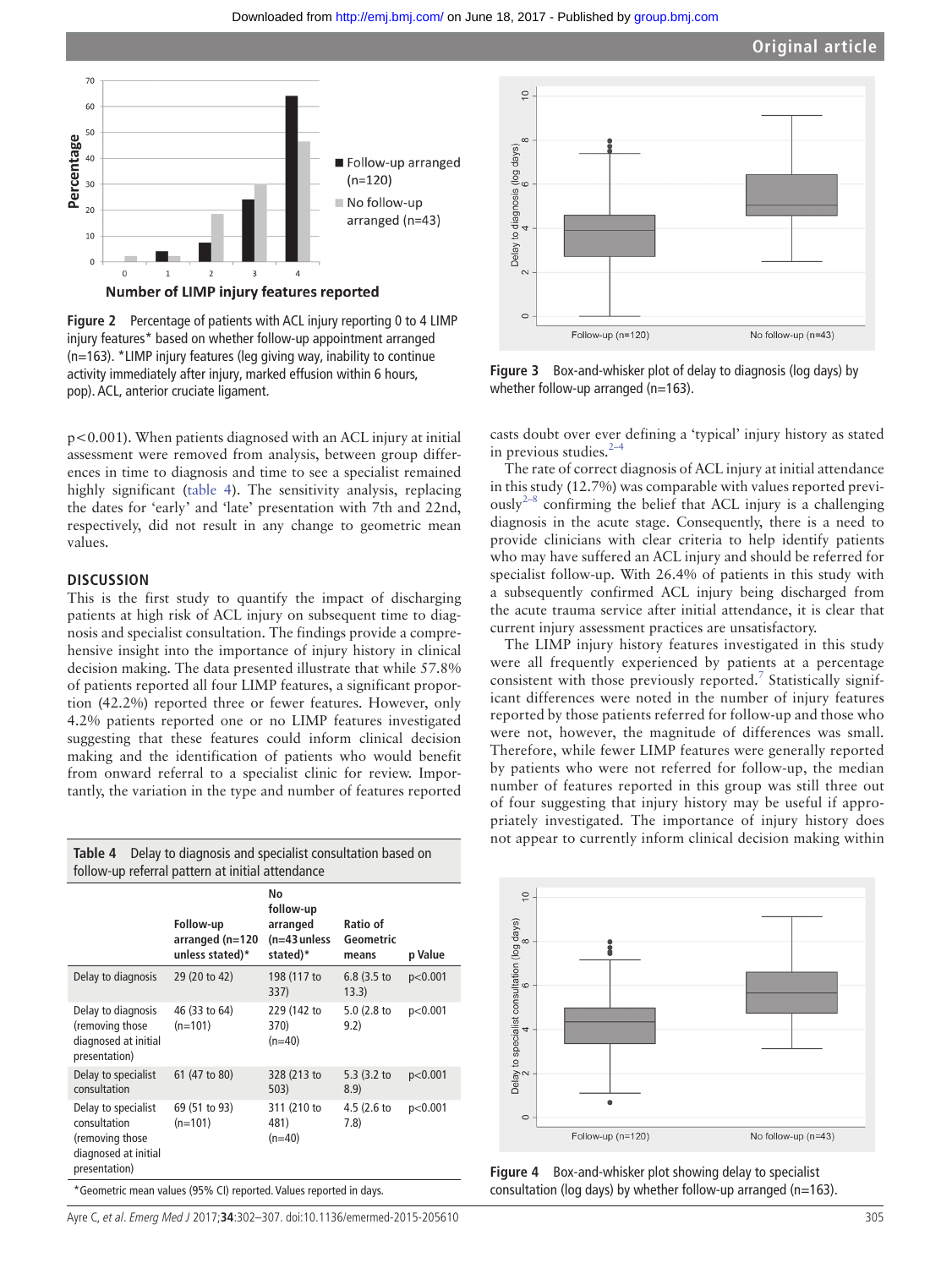# **Original article**

the trauma services as all four LIMP features were reported by almost half of patients discharged from hospital care. However, as only 57.6% of patients in the study cohort reported all four LIMP features, a lower follow-up referral threshold would be required if injury history were to be used as a screening tool as part of the injury assessment. In this study, a threshold of three or more LIMP features would have improved follow-up rates by 10.3% compared with current practice but still only identified 83.9% of patients with ACL injury. Using a threshold of two or more LIMP features would have ensured that 95.8% of patients were referred for specialist follow-up and reduced the proportion of patients inappropriately discharged by 22.2%. Although almost all patients would be identified using a threshold of at least one LIMP feature, lowering the referral threshold will result in a corresponding reduction in specificity. While the 'LIMP index' must have a high sensitivity in identifying patients who have potentially suffered an ACL injury, its clinical utility is also dependent upon the specificity of the index (the ability to recognise patients who have not suffered ACL injury). It is not possible to calculate the specificity of the 'LIMP index' from the study cohort as all enrolled patients had a known ACL injury.

The decision to refer patients for follow-up after initial assessment was critical in reducing the time to diagnosis based on geometric mean values (29 days when follow-up arranged, 198 days when discharged without follow-up). Arguably more importantly, patients referred for a follow-up appointment received a specialist appointment at 61 days compared with 328 days for patients discharged without follow-up (geometric mean values) allowing for earlier treatment planning and surgical intervention where indicated. The significantly greater time to diagnosis and to see a specialist after discharge following initial attendance to trauma services remains a matter of concern. A systematic review by Snoeker *et al*<sup>[9](#page-5-0)</sup> confirmed that the risk of sustaining a medial meniscal tear is increased when surgery is delayed more than 12 months, although increased risk is evident at only 5 or 6 months postinjury.<sup>13 17</sup> 18 The American Academy of Orthopaedic Surgeons have concluded that there is moderate evidence that, where indicated, ACL reconstruction should take place within 5 months of initial injury to protect the articular cartilage and menisci.<sup>23</sup> The findings presented in this paper suggest that in the UK, a significant proportion of patients remain undiagnosed beyond 5 months postinjury and may therefore be at increased risk of secondary, and preventable, knee pathology as a consequence of inappropriate follow-up referral practices following initial presentation to acute trauma services.

In order to reduce the frequency of ACL injuries being missed we believe the 'LIMP index' may act as a simple and appropriate mnemonic to assist healthcare professionals with differing skill sets and experience working in primary or emergency care settings. The proposed binary (yes/no) 'LIMP index' will allow patients to be triaged for onward referral based on history

| <b>Table 5</b> Proposed 'LIMP index'                    |        |  |
|---------------------------------------------------------|--------|--|
| <b>Injury feature</b>                                   | Yes/no |  |
| Leg giving way (at the time of injury)                  |        |  |
| Inability to continue activity immediately after injury |        |  |
| Marked effusion (within six hours of injury)            |        |  |
| Pop (either heard or felt at the time of injury)        |        |  |
| LIMP score (number of items marked yes)                 | /4     |  |

alone (table 5). From the evidence presented, we suggest that a LIMP score of 2 or more features identified at initial presentation warrants referral for a follow-up assessment and based on the cohort studied should significantly reduce the inappropriate discharge of patients with ACL injuries. Even with a LIMP score of 1 the possibility of ACL injury cannot be completely discounted and onward referral should be considered if the assessing clinician is concerned. A prospective study to validate the clinical application of this index and establish the specificity of the 'LIMP index' is required.

# **Strengths**

The present study has a number of advantages over previous studies. This was the first study to be undertaken over multiple sites and included 194 patients, a larger sample than previous research. The population covered by the hospital sites was approximately 2.3million representing 3.65% of the UK population, significantly larger than those studies based on single recruitment sites. The history features investigated were based on simple questions requiring little interpretation therefore permitting maximum use within the acute trauma setting.

## **Limitations**

It should be noted that the presence of the injury features identified in this paper do not confirm whether an ACL injury has been sustained but instead raise the possibility that an ACL injury has been sustained. In order to reduce the number of patients being inappropriately discharged from acute trauma services we believe it is imperative to maintain a high index of suspicion. The threshold LIMP score for onward referral could potentially have significant resource implications as a consequence of an increased number of referrals to follow-up clinics. However, when examined alongside the long term costs to hospitals and patients of delayed or misdiagnosis of ACL injury, we believe these initial resource costs to be negligible, although a detailed prospective economic evaluation is required to confirm this. Further research is also required to determine the history features related to non-ACL knee injuries and establish the specificity of the 'LIMP index'.

**Acknowledgements** Ricardo Pacheco, Barny Hopton, James Newman and Andrew Cohen for assistance with study approval and overseeing data collection.

**Contributors** Study concept by CA. Study design by CA, MH and AS and data collection tool developed with SG and GR. Data collection overseen by SG, GR, JS and RV. Statistical analysis by CA and AS. CA wrote the manuscript. All authors provided critical comment and approved the manuscript.

**Competing interests** None declared.

**Provenance and peer review** Not commissioned; externally peer reviewed.

© Article author(s) (or their employer(s) unless otherwise stated in the text of the article) 2017. All rights reserved. No commercial use is permitted unless otherwise expressly granted.

## **References**

- <span id="page-4-0"></span>1 Noyes FR, Barber-Westin S. ACL Injuries in The Female Athlete: Causes, Impacts, and Conditioning Programs. New York: Springer, 2013.
- <span id="page-4-1"></span>2 Bollen SR, Scott BW. Rupture of the anterior cruciate ligament--a quiet epidemic? [Injury](http://dx.doi.org/10.1016/0020-1383(96)00033-2) 1996;27:407–9.
- 3 Perera NS, Joel J, Bunola JA. Anterior cruciate ligament rupture: Delay to diagnosis. [Injury](http://dx.doi.org/10.1016/j.injury.2013.07.024) 2013;44:1862–5.
- 4 Arastu MH, Grange S, Twyman R. Prevalence and consequences of delayed diagnosis of anterior cruciate ligament ruptures. [Knee Surg Sports Traumatol Arthrosc](http://dx.doi.org/10.1007/s00167-014-2947-z) 2015;23:1201–5.
- 5 Veysi VT, Bollen SR. Anterior cruciate ligament injury- A quiet epidemic revisited. J Bone Joint Surg Br 2008;90-B(Suppl II):321.
- 6 Guillodo Y, Rannou N, Dubrana F, et al. Diagnosis of anterior cruciate ligament rupture in an emergency department. [J Trauma](http://dx.doi.org/10.1097/TA.0b013e3181469b7d) 2008;65:1078-82.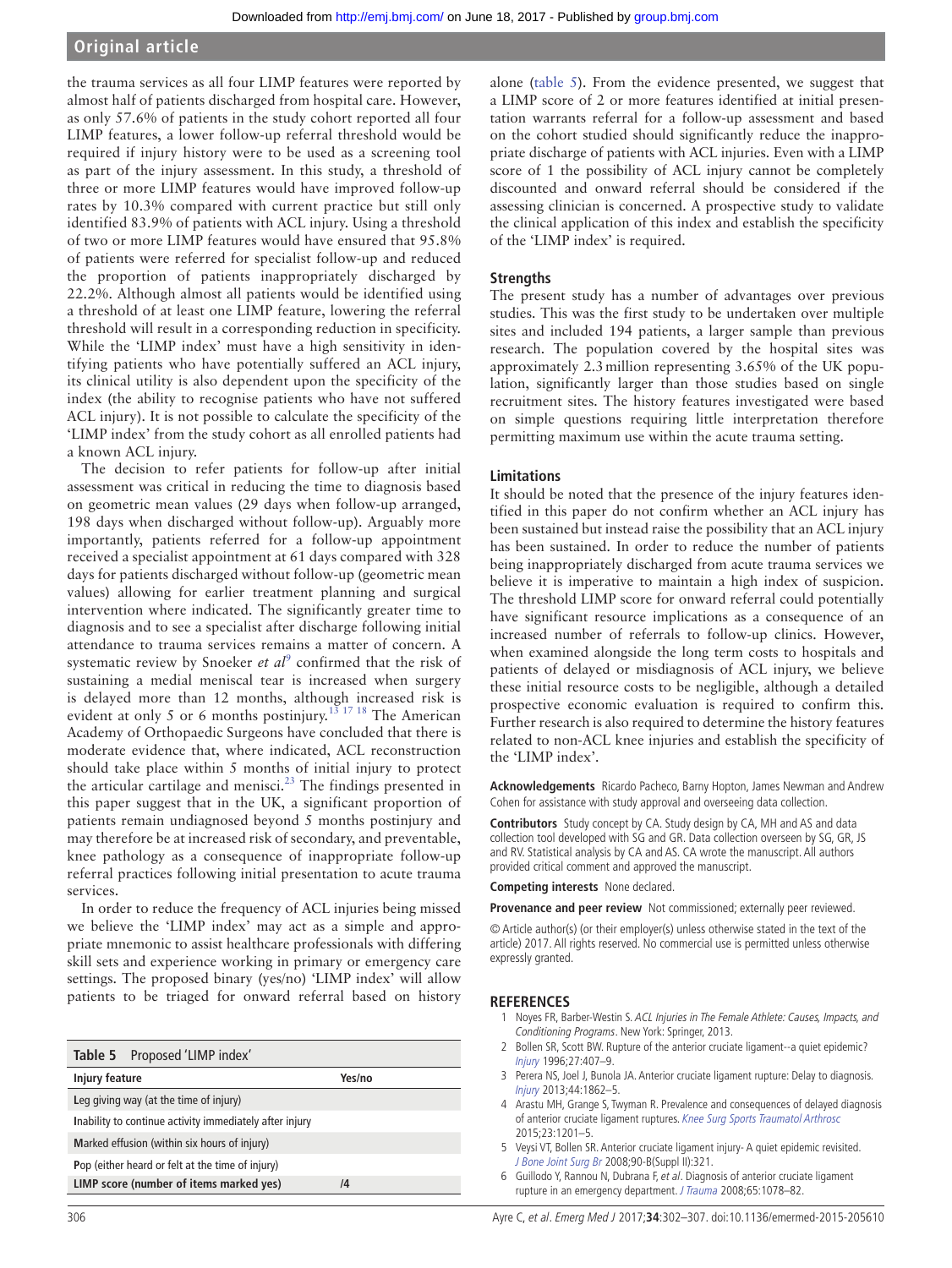- <span id="page-5-2"></span>7 Noyes FR, Paulos L, Mooar LA, et al. Knee sprains and acute knee hemarthrosis: misdiagnosis of anterior cruciate ligament tears. Phys Ther 1980;60:1596–601.
- 8 Hartnett N, Tregonning RJ. Delay in diagnosis of anterior cruciate ligament injury in sport. N Z Med J 2001;114:11-13.
- <span id="page-5-0"></span>9 Snoeker BA, Bakker EW, Kegel CA, et al. Risk factors for meniscal tears: a systematic review including meta-analysis. [J Orthop Sports Phys Ther](http://dx.doi.org/10.2519/jospt.2013.4295) 2013;43:352–67.
- 10 Yoo JC, Ahn JH, Lee SH, et al. Increasing incidence of medial meniscal tears in nonoperatively treated anterior cruciate ligament insufficiency patients documented by serial magnetic resonance imaging studies. [Am J Sports Med](http://dx.doi.org/10.1177/0363546509332432) 2009;37:1478–83.
- 11 Church S. Reconstruction of the anterior cruciate ligament: timing of surgery and theincidence of meniscal tears and degenerative change. [J Bone Joint Surg Br](http://dx.doi.org/10.1302/0301-620X.87B12.16916) 2005;87-B:1639–42.
- 12 Meunier A, Odensten M, Good L. Long-term results after primary repair or nonsurgical treatment of anterior cruciate ligament rupture: a randomized study with a 15-year follow-up. [Scand J Med Sci Sports](http://dx.doi.org/10.1111/j.1600-0838.2006.00547.x) 2007;17:230–7.
- <span id="page-5-6"></span>13 Tayton E, Verma R, Higgins B, et al. A correlation of time with meniscal tears in anterior cruciate ligament deficiency: stratifying the risk of surgical delay. knee surgery, Sports Traumatology. [Arthroscopy](http://dx.doi.org/10.1007/s00167-008-0622-y) 2009;17:30–4 .
- 14 de Roeck NJ, Lang-Stevenson A. Meniscal tears sustained awaiting anterior cruciate ligament reconstruction. [Injury](http://dx.doi.org/10.1016/S0020-1383(02)00124-9) 2003;34:343–5.
- 15 Laxdal G, Kartus J, Ejerhed L, et al. Outcome and risk factors after anterior cruciate ligament reconstruction: a follow-up study of 948 patients. [Arthroscopy](http://dx.doi.org/10.1016/j.arthro.2005.05.007) 2005;21:958–64.
- 16 Yüksel HY, Erkan S, Uzun M. The evaluation of intraarticular lesions accompanying ACL ruptures in military personnel who elected not to restrict their daily activities:

the effect of age and time from injury. knee surgery, Sports Traumatology. [Arthroscopy](http://dx.doi.org/%2010.1007/s00167-006-0170-2) 2006;14:1139–47 .

- Sri-Ram K, Salmon LJ, Pinczewski LA, et al. The incidence of secondary pathology after anterior cruciate ligament rupture in 5086 patients requiring ligament reconstruction. [Bone Joint J](http://dx.doi.org/10.1302/0301-620X.95B1.29636) 2013;95-B:59–64.
- 18 Chhadia AM, Inacio MC, Maletis GB, et al. Are meniscus and cartilage injuries related to time to anterior cruciate ligament reconstruction? [Am J Sports Med](http://dx.doi.org/10.1177/0363546511410380) 2011;39:1894–9.
- <span id="page-5-1"></span>19 Lohmander LS, Ostenberg A, Englund M, et al. High prevalence of knee osteoarthritis, pain, and functional limitations in female soccer players twelve years after anterior cruciate ligament injury. [Arthritis Rheum](http://dx.doi.org/10.1002/art.20589) 2004;50:3145–52.
- 20 Lohmander LS, Englund PM, Dahl LL, et al. The long-term consequence of anterior cruciate ligament and meniscus injuries: osteoarthritis. [Am J Sports Med](http://dx.doi.org/10.1177/0363546507307396) 2007;35:1756–69.
- 21 Hussein M, van Eck CF, Cretnik A, et al. Prospective randomized clinical evaluation of conventional single-bundle, anatomic single-bundle, and anatomic double-bundle anterior cruciate ligament reconstruction: 281 cases with 3- to 5-year follow-up. Am [J Sports Med](http://dx.doi.org/10.1177/0363546511426416) 2012;40:512–20.
- <span id="page-5-3"></span>22 Oxford University Press. Oxford dictionaries online. secondary oxford dictionaries online. 2015. [http://oxforddictionaries.com.](http://oxforddictionaries.com)
- <span id="page-5-4"></span>23 AAOS. Management of Anterior Cruciate Ligament Injuries: Evidence Based Clinical Practice Guideline. Rosemont, IL: American Academy of Orthopaedic Surgeons, 2014.
- <span id="page-5-5"></span>24 Allgar VL, Neal RD. Delays in the diagnosis of six cancers: analysis of data from the National Survey of NHS Patients: Cancer. [Br J Cancer](http://dx.doi.org/10.1038/sj.bjc.6602587) 2005;92:1959–70.
- 25 Usher-Smith JA, Thompson MJ, Zhu H, et al. The pathway to diagnosis of type 1 diabetes in children: a questionnaire study. [BMJ Open](http://dx.doi.org/10.1136/bmjopen-2014-006470) 2015;5:e006470.